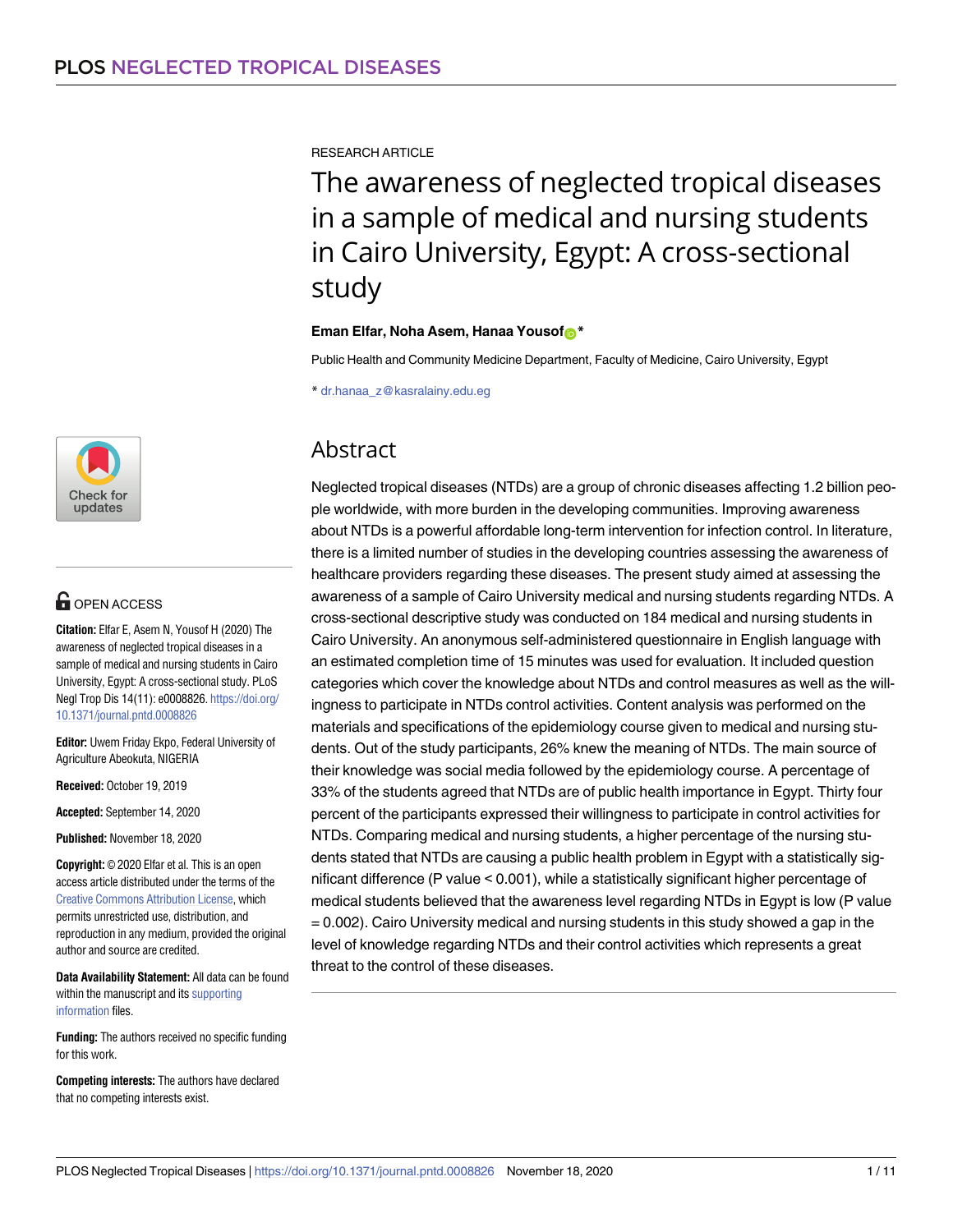#### <span id="page-1-0"></span>Author summary

Egypt vision 2030 aiming that all Egyptians should have healthy, safe, and secure life. In the Middle East and North Africa region, Egypt has the highest rate of NTDs. Current medical and nursing students are the future healthcare workers who will be responsible to participate in control activities for the elimination of these diseases in Egypt. The present study aimed to provide information about the awareness of medical and nursing students regarding NTDs and their control activities. We targeted medical and nursing students who have finished an epidemiology course. Our results showed that only one fourth of the students knew the meaning of NTDs and nearly half of them agreed that the awareness of NTDs is poor among Egyptians. Although only 5% of the included students are aware of NTDs control activities, about one third of them agreed to participate in these activities. Nowadays, there is an urgent need to update the curricula of medical students in Egypt, especially because of the new program the medical schools in Egypt are experiencing currently (five years of studying and two years for training). Also, the engagement of medical and nursing students in research and prevention activities to combat NTDs should be encouraged in the training years.

## **Introduction**

Neglected tropical diseases (NTDs) are a group of infectious diseases which are categorized among the most common diseases worldwide, especially in the low-income societies suffering from deficiency of sanitation and healthcare services in Africa, Asia, and Latin America [[1,2,](#page-8-0) [3\]](#page-8-0). The World Health Organization (WHO) estimated that NTDs affect 1.2 billion people worldwide and cause around 534,000 deaths every year [[3,4\]](#page-8-0). Although NTDs vary in their distribution, epidemiology, impact, and control, they share common features such as being treatable or preventable through relatively simple public health interventions [\[4,](#page-8-0)[5\]](#page-9-0).

Egypt has the highest rates of NTDs in the Middle East and North Africa region; these diseases are endemic in Egypt since Pharaonic time [[6\]](#page-9-0). NTDs include schistosomiasis, soil-transmitted helminthiasis, lymphatic filariasis, leishmaniasis, fascioliasis, and the epidermal parasitic skin diseases. Also, polyparasitism (multiple parasitic infections) is prevalent in Egypt and it magnifies the problem of NTDs by increasing the morbidity and susceptibility to other infections [[6\]](#page-9-0).

WHO targets and sets timelines for control and elimination of NTDs. The London Declaration, signed in 2012, established a road map to help nations reach the control or elimination of at least 10 NTDs by 2020 [\[7\]](#page-9-0). Combating NTDs is pivotal for achieving the third sustainable development goal (SDG 3) of ensuring healthy lives and promoting wellbeing for all at all ages [\[8](#page-9-0)]. Therefore, addressing NTDs elimination is important. The key objective of going forward with 2030 goals is finding optimal ways to effectively integrate inter- and intra-sectoral NTDs interventions and programs to be aligned with the sustainable development goals and universal health coverage (UHC). The first recommendation for integrating activities is to improve the policies based on the principles of UHC and broader health systems [[8,9,10](#page-9-0)].

Despite the ongoing efforts to improve the socio-economic status, environmental sanitation, and ecology of the Egyptian community, much effort is still required [[6\]](#page-9-0). An improvement in the tools diagnosing NTDs is needed to apply more sustainable effective treatment strategies at different stages of control, interruption of transmission, elimination, and postelimination surveillance. Also, an increase in the public-private partnerships is needed to ensure that the progress made is consolidated and sustained for extensively strengthening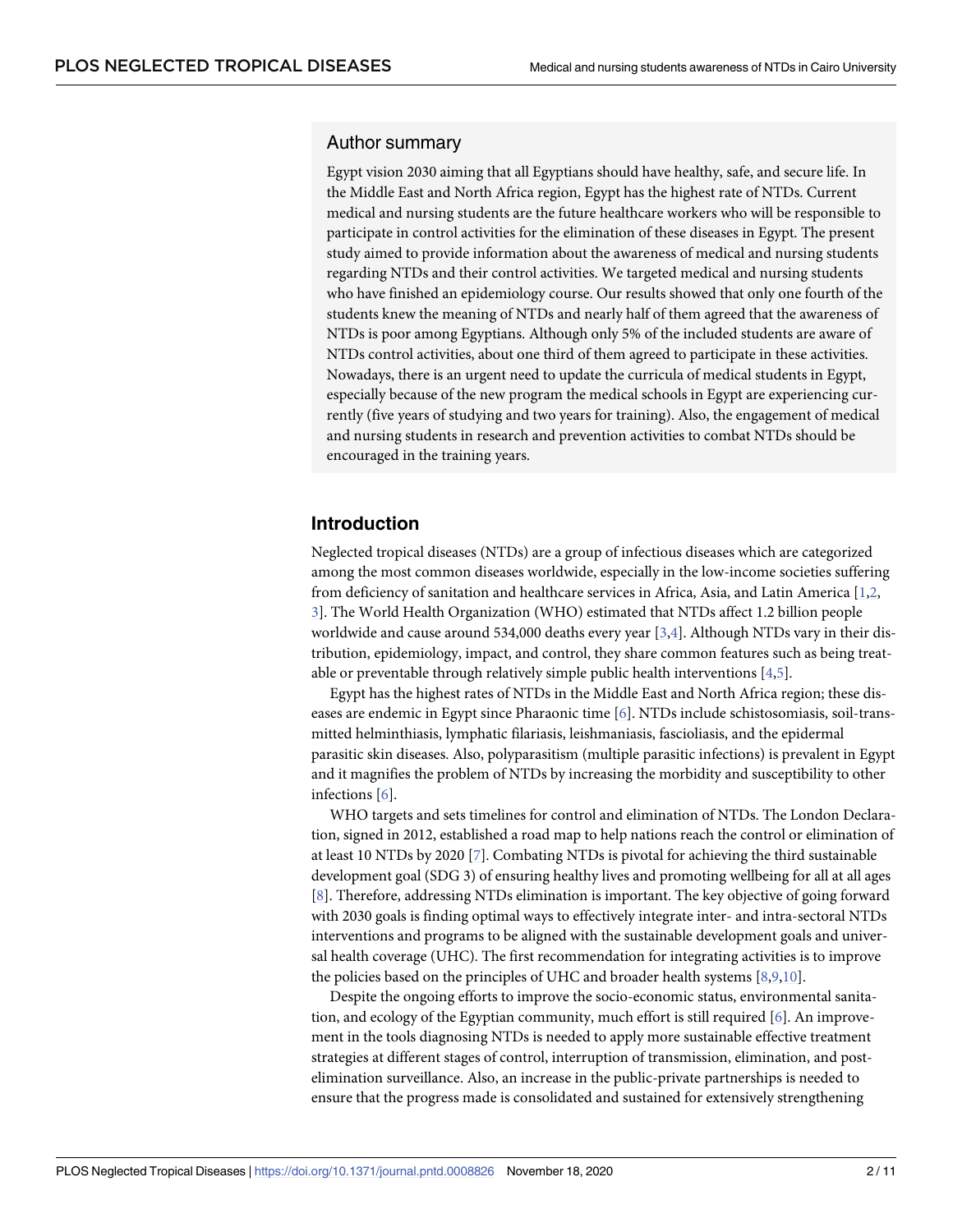<span id="page-2-0"></span>health systems [\[11\]](#page-9-0). Therefore, the awareness of healthcare providers regarding NTDs must be improved to play a central role in the diagnosis, treatment, and control of these diseases [[12](#page-9-0)].

The World Health Organization and the U.S. Agency for International Development (USAID) recommended integrated programs and approaches targeting NTDs control or elimination including public health actions, medications, ecological discipline, veterinary science, food safety, and economics [\[13,14\]](#page-9-0).

Similarly, more resources are needed to monitor and evaluate the established and ongoing activities. There is a need to improve public awareness and engage people in advocacy in their country [[8,15](#page-9-0)].

The knowledge of physicians and nurses about NTDs represents the cornerstone for the control of these diseases, especially in the developing countries. Thus, trainings covering these diseases should be included during medical and nursing education [\[16\]](#page-9-0). Medical and nursing students are the future healthcare workers who will be responsible to carry out the control activities to achieve elimination of NTDs in Egypt. Although it is essential to ensure that the existing curricula adopted in medical and nursing education in the developing countries fulfill the clinical and epidemiological needs of these diseases, there is a limited number of studies assessing the knowledge level of medical and nursing students regarding NTDs [\[17\]](#page-9-0). To the best of our knowledge, the studies assessing the knowledge level of medical and nursing students regarding NTDs in Egypt are scarce. Therefore, the objectives of this study were to assess the awareness of medical and nursing students regarding NTDs and identify their willingness to participate in the control activities targeting NTDs in Egypt.

### **Methods**

#### **Ethics statement**

The approval of the Research Ethics Committee of Faculty of Medicine, Cairo University was sought (N-39-19) before the study conduction. The data collection was anonymous and hence, all responses were confidential. An oral consent was sought from all study participants before participation in the study and after explanation of the study's aim as well as assurance of data confidentiality. Approvals were also obtained from the epidemiology course coordinator in the Faculty of Nursing, Cairo University and the head of public health department in the Faculty of Medicine, Cairo University before the study conduction. The Research Ethics Committee of Faculty of Medicine, Cairo University approved the study (N– 39–19).

The current study is a cross-sectional descriptive study, conducted on medical and nursing students from Faculty of Medicine and Faculty of Nursing (providing bachelor-degree in nursing), Cairo University. Both faculties are located within the same campus.

The study population included medical and nursing students of Cairo University who were enrolled in the epidemiology and biostatistics course, academic year 2018/2019. The study sample consists of two parts: the whole population sample including all the nursing students enrolled in the epidemiology course during the second semester of the academic year 2018/ 2019 and a convenient (non-random) sample including fourth year medical students who finished their epidemiology course. All nursing students  $(n = 110)$  who finished the epidemiology course during the second semester of the academic year 2018/2019 were invited to participate in this study. Also, an equal number  $(n = 110)$  of fourth year medical students who finished the epidemiology course were invited.

An anonymous self-administered questionnaire was distributed to the included students. This questionnaire was designed to evaluate the awareness of students regarding NTDs. It took 15 minutes to be filled. The questionnaire was designed in English language and included close-ended 3-point responses (yes, no, or do not know). It covered the following categories: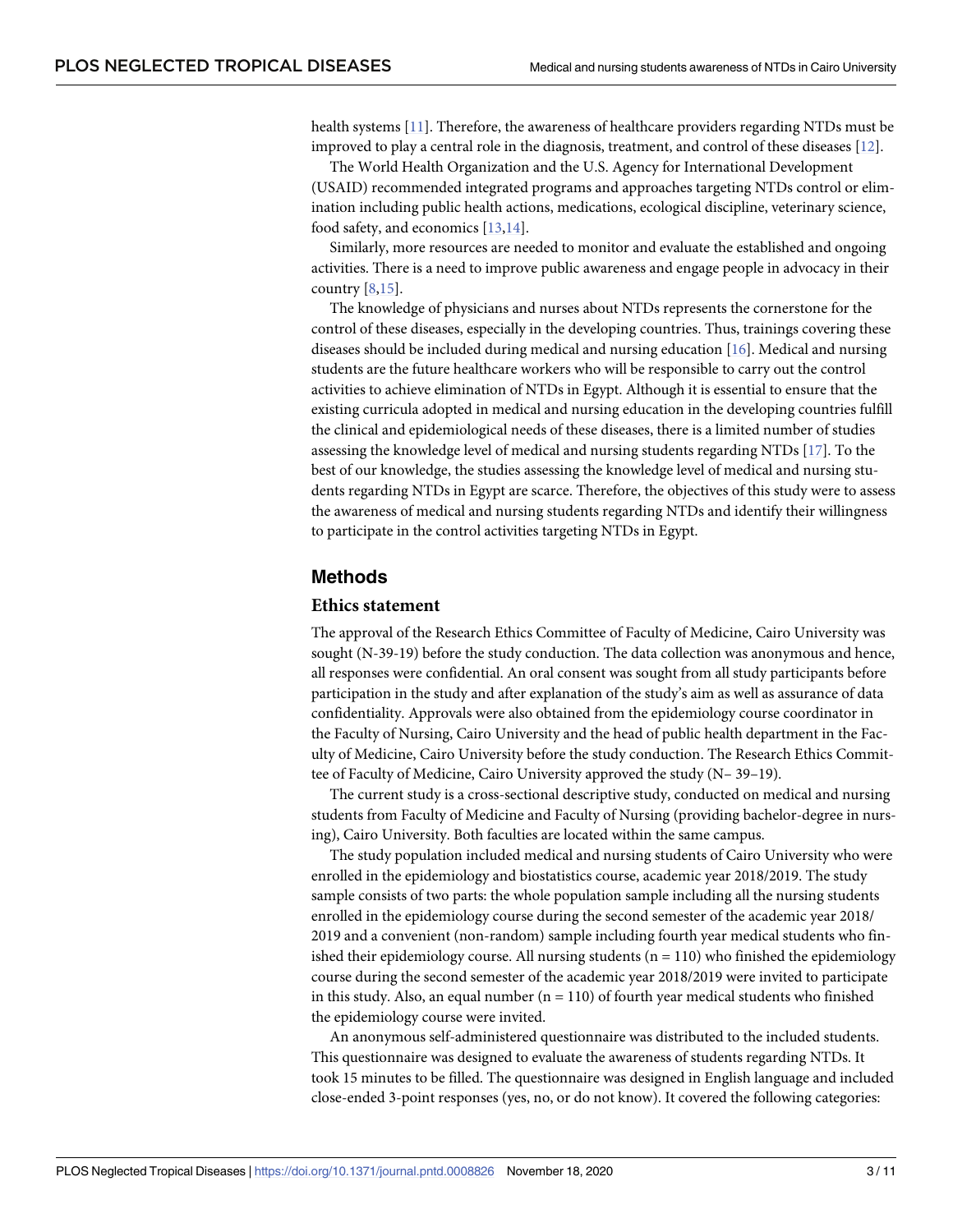<span id="page-3-0"></span>knowledge about NTDs, knowledge about control measures, and willingness to participate in NTDs control activities.

The questionnaire was developed by the researchers after extensive literature review. In addition. It was revised by 3 different public health experts and changes were made accordingly.

Before the study implementation, a pilot test for the questionnaire form was done among 22 potential participants (10% of the expected sample size) to check the validity and clarity of the structured questionnaire and estimate the time needed to complete it. The data from this pilot test were not included in the analysis.

Content analysis on the medical and nursing epidemiology course materials and specifications was performed manually for the presence and frequency (qualitative and quantitative) of the phrase "neglected tropical disease" or the abbreviation "NTDs". For content validity, the analysis was done by 3 public health staff members (the researchers) independently. The results of the analyses performed by the researchers were 100% consistent.

#### **Data analysis**

Data were entered and coded using Microsoft Office Excel 2010. Statistical analysis was done using IBM SPSS version 24 (IBM Corporation, USA, Armonk, New York, 2016). Frequencies (number) and relative frequencies (percent) were used to summarize qualitative variables, while mean and standard deviations were used to summarize quantitative variables. The comparison between groups was done using chi-square test. P value less than or equal to 0.05 was considered significant.

### **Results**

A total of 184 students (106 students from Faculty of Medicine and 78 students from Faculty of Nursing) completed the questionnaire with overall response rate of 87.6%. The age of the included students ranged from 20 to 25 years with mean and SD of  $22 \pm 1.2$  years. Data were collected at the end of the epidemiology course for both faculties in the academic year 2018/ 2019.

The epidemiology of communicable diseases course for medical and nursing students is divided into general epidemiology (infectious cycle, pattern of disease occurrence, and general measures of prevention and control of communicable diseases) and specific epidemiology. The specific epidemiology of infectious diseases is divided according to the 4 main modes of transmission, namely: droplet, foodborne, contact, and arthropod borne infections. Most of the NTDs are included in the course such as schistosomiasis, lymphatic filariasis, leishmaniasis, rabies, soil transmitted helminthiasis (STH) as ascariasis and hookworm infections. Neither the term "neglected tropical disease" nor the abbreviation "NTDs" was mentioned explicitly in the course materials or specifications.

Nearly equal proportions of males and females were included in this study; more than three fourths of them are Egyptians [\(Table](#page-4-0) 1). Only one fourth (26%) of the students knew the meaning of NTDs; the main source of their knowledge is social media, followed by epidemiology course and mass media (TV/Radio) [\(Table](#page-4-0) 2). The epidemiology course was mentioned as a single source of knowledge by 8 students (4.3%), while it was mentioned with other sources by 6 students (3.3%); 4 of them mentioned it with mass media (TV/Radio) and social media.

One third of the included students (33%) agreed that NTDs are causing a problem of public health importance in Egypt, while only 9% stated that they had seen a case of NTDs. Low percentage of the studied medical and nursing students (ranged from 4.3 to 23.9%) correctly identified the names of individual NTDs ([Table](#page-4-0) 2). Very low percentage of the students (5%) knew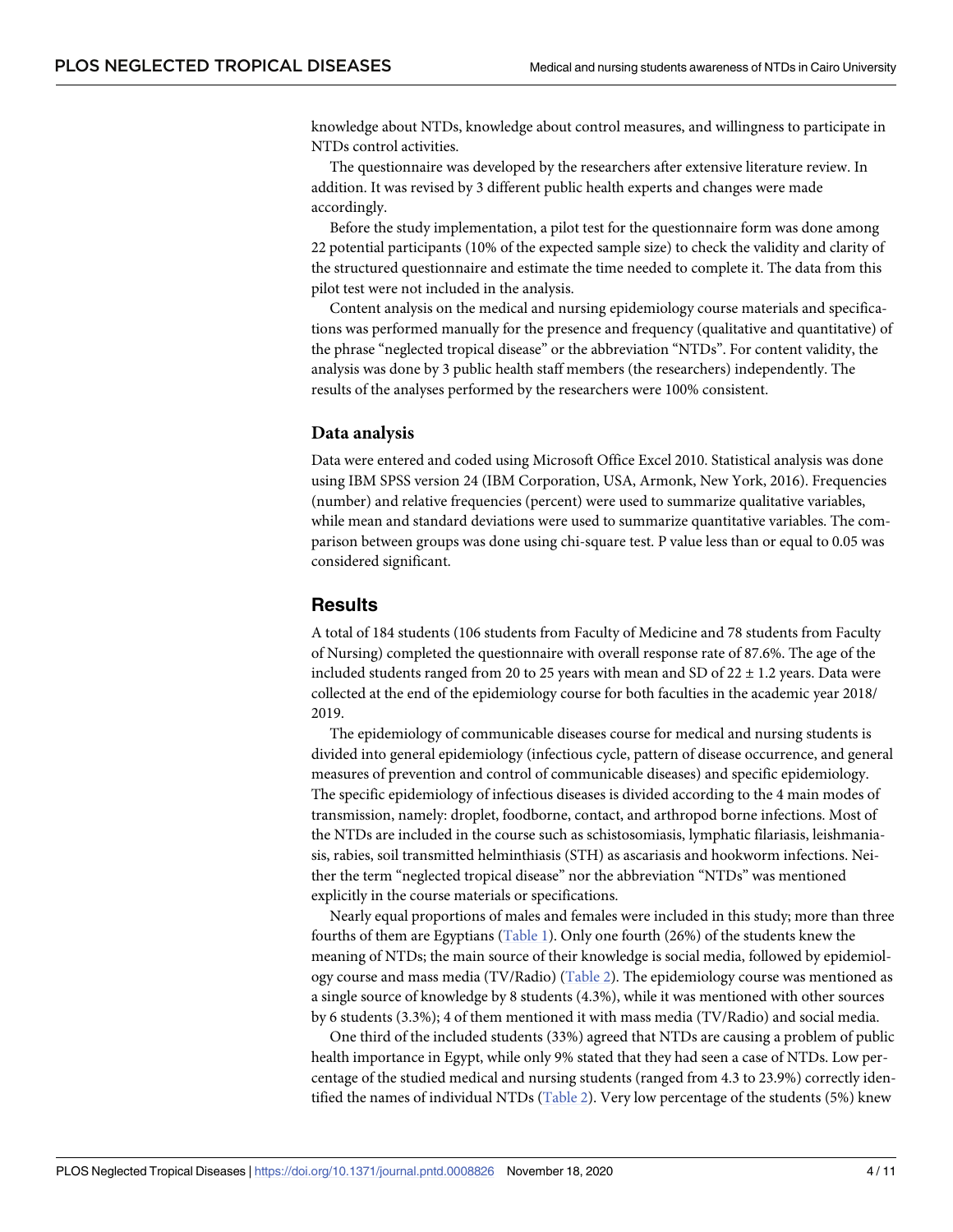| Variable            |              | Number (Total = $184$ ) | %    |
|---------------------|--------------|-------------------------|------|
| Sex                 | Male         | 84                      | 45.7 |
|                     | Female       | 100                     | 54.3 |
| Faculty             | Medicine     | 106                     | 57.6 |
|                     | Nursing      | 78                      | 42.4 |
| Academic level      | Second       | $\overline{4}$          | 2.2  |
|                     | Third        | 74                      | 40.2 |
|                     | Fourth       | 106                     | 57.6 |
| Nationality         | Egyptian     | 150                     | 81.5 |
|                     | Non-Egyptian | 34                      | 18.5 |
| Previous year grade | Excellent    | 26                      | 14.1 |
|                     | Very good    | 78                      | 42.4 |
|                     | Good         | 50                      | 27.2 |
|                     | Pass         | 30                      | 16.3 |

<span id="page-4-0"></span>**[Table](#page-3-0) 1. Basic characteristics of the included medical and nursing students in Cairo University.**

<https://doi.org/10.1371/journal.pntd.0008826.t001>

|  |  | Table 2. Knowledge of the included medical and nursing students in Cairo University regarding NTDs. |  |  |
|--|--|-----------------------------------------------------------------------------------------------------|--|--|
|  |  |                                                                                                     |  |  |

| Question                                                                   |                | Number (Total = $184$ ) | %    |
|----------------------------------------------------------------------------|----------------|-------------------------|------|
| Know the meaning of NTDs?                                                  | Yes            | 48                      | 26.1 |
|                                                                            | N <sub>0</sub> | 100                     | 54.3 |
|                                                                            | Not sure       | 36                      | 19.6 |
| Heard of NTDs in Egypt?                                                    | Yes            | 26                      | 14.1 |
|                                                                            | N <sub>0</sub> | 104                     | 56.5 |
|                                                                            | Not sure       | 54                      | 29.3 |
| Where did you hear about NTDs? *                                           |                |                         |      |
| Scientific journal                                                         | yes            | 8                       | 4.3  |
| Faculty library                                                            | yes            | $\overline{4}$          | 2.2  |
| Social media                                                               | yes            | 16                      | 8.7  |
| Epidemiology course                                                        | yes            | 14                      | 7.6  |
| TV/Radio                                                                   | yes            | 14                      | 7.6  |
| Conferences/ meetings                                                      | yes            | 6                       | 3.3  |
| Recognition of different NTDs by the included medical and nursing students |                |                         |      |
| NTDs constitute a problem of Public health importance in Egypt?            | Yes            | 60                      | 32.6 |
|                                                                            | No             | 40                      | 21.7 |
|                                                                            | Not sure       | 84                      | 45.7 |
| Have you ever seen someone affected by NTD?                                | Yes            | 18                      | 9.8  |
|                                                                            | No             | 88                      | 47.8 |
|                                                                            | Not sure       | 78                      | 42.4 |
| Which of the following is NTD?*                                            |                |                         |      |
| Schistosomiasis                                                            |                | 26                      | 14.1 |
| Onchocerciasis                                                             |                | 10                      | 5.4  |
| Leprosy                                                                    |                | 22                      | 12.0 |
| Trachoma                                                                   |                | 20                      | 10.9 |
| Buruli ulcer                                                               |                | 10                      | 5.4  |
| Leishmaniasis                                                              |                | 24                      | 13.0 |
| Rabies                                                                     |                | 8                       | 4.3  |
| Human African Trypanosomiasis                                              |                | 44                      | 23.9 |

(*Continued*)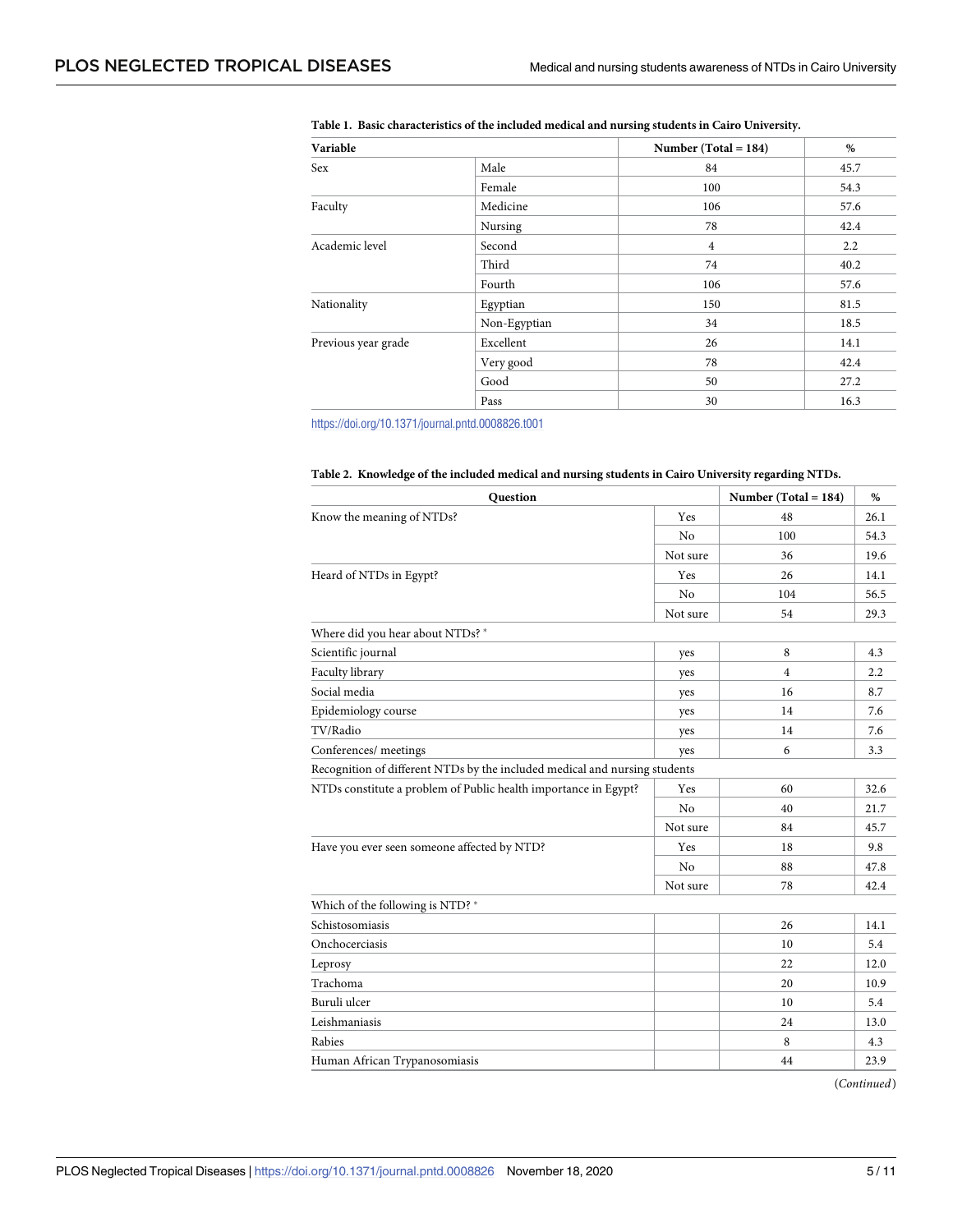<span id="page-5-0"></span>**Table 2.** (Continued)

| <b>Question</b>                | Number (Total = $184$ ) | %  |      |
|--------------------------------|-------------------------|----|------|
| Lymphatic Filariasis           |                         | 26 | 14.1 |
| Dracunculiasis                 |                         | 14 | 7.6  |
| Chagas disease                 |                         | 20 | 10.9 |
| Soil transmitted helminthiasis |                         | 30 | 16.3 |

� more than one answer allowed

<https://doi.org/10.1371/journal.pntd.0008826.t003>

specific activities for NTDs prevention and control in Egypt, while more than one third of them (34%) expressed their willingness to participate in these control activities. Nearly half of the students agreed on the poor level of awareness regarding NTDs in Egypt (Table 3).

On comparing medical and nursing students, no significant difference (P value = 0.928) was found in their knowledge about NTDs [\(Table](#page-6-0) 4). However, higher percentage of nursing students stated that NTDs are of public health significance in Egypt compared to medical students (P *<* 0.001). A statistically significant higher percentage of medical students believed that the awareness level of NTDs in Egypt is low (P value  $= 0.002$ ). No statistically significant difference (P value  $= 0.061$ ) was found between medical and nursing students regarding their willingness to participate in the control activities for NTDs ([Table](#page-6-0) 4).

### **Discussion**

One of Egypt vision 2030 aims is that all Egyptians should have healthy, safe, and secure life [\[18\]](#page-9-0). NTDs represent a major public health problem in Egypt [[6](#page-9-0)]. Therefore, combating NTDs is crucial to achieve the 2030 vision target. Raising awareness about NTDs can serve as a powerful affordable intervention for infection control. Also, the high level of awareness is capable of achieving significant and long-lasting results in controlling these diseases [[18](#page-9-0),[19](#page-9-0)]. There are only few studies in literature assessing the knowledge of medical and nursing students about NTDs; especially in the developing countries [\[17\]](#page-9-0).

This cross-sectional study was carried out to assess the level of awareness of Cairo University medical and nursing students regarding NTDs. Also, it addressed their knowledge gap as well as their perceived role in diagnosis, treatment, and control of NTDs presently and in the future. This is premised on the belief that the knowledge about NTDs should be started and

| Variable                                                       | Number (Total = $184$ ) | %   |      |
|----------------------------------------------------------------|-------------------------|-----|------|
| Do you know about specific NTDs control activities?            | Yes<br>10               |     | 5.4  |
|                                                                | No                      | 114 | 62.0 |
|                                                                | Not sure                | 60  | 32.6 |
| Are you willing to participate in control activities for NTDs? | Yes                     | 62  | 33.7 |
|                                                                | No                      | 70  | 38.0 |
|                                                                | Not sure                | 52  | 28.3 |
| Do you think that awareness of NTDs is poor in Egypt?          | Yes                     | 90  | 48.9 |
|                                                                | N <sub>0</sub>          | 36  | 19.6 |
|                                                                | Not sure                | 58  | 31.5 |

Table 3. Knowledge regarding the prevention and control of NTDs among the included medical and nursing stu**dents of Cairo University.**

<https://doi.org/10.1371/journal.pntd.0008826.t003>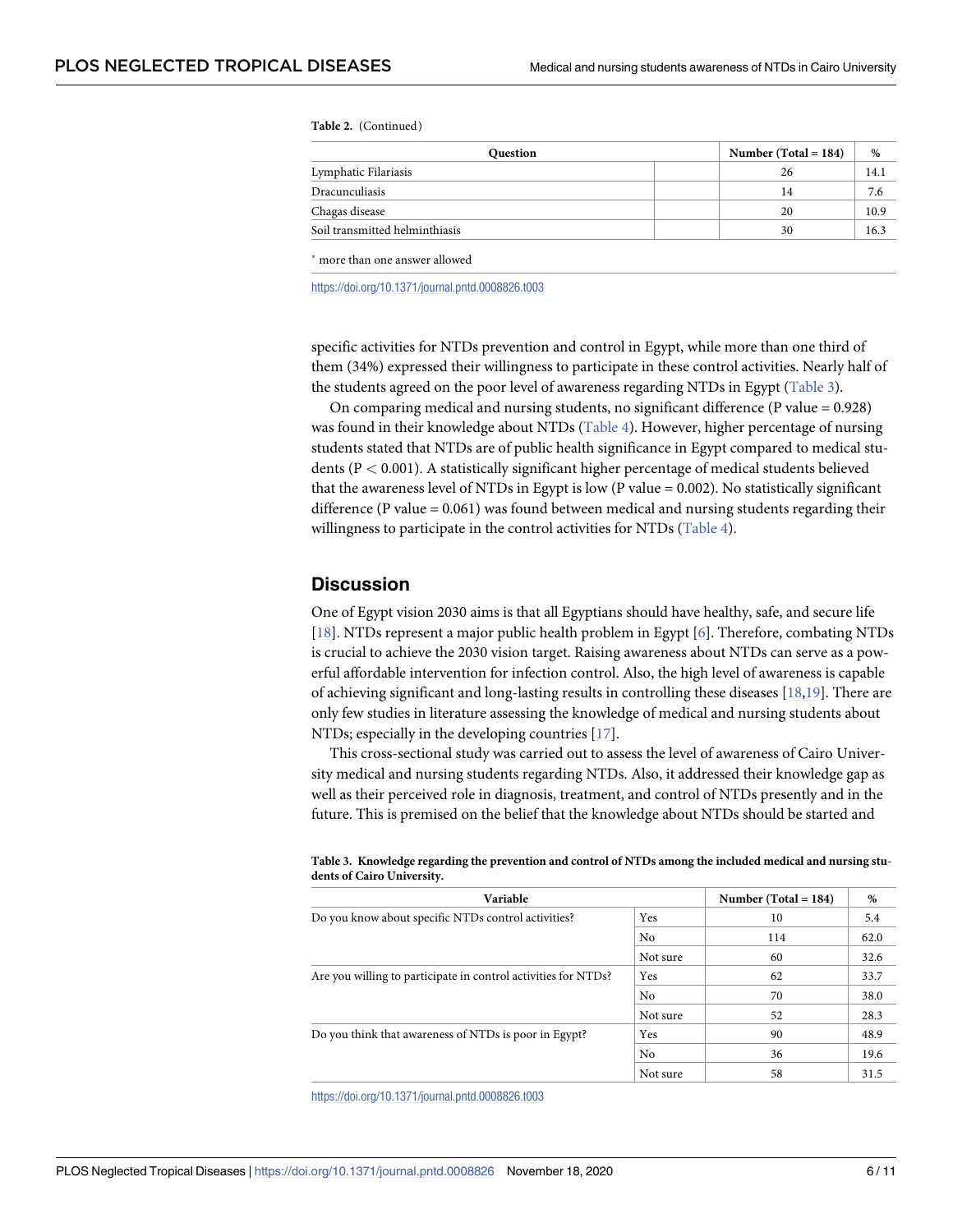| Variable                                                        |                       | Faculty                  |      |                         |      | P value |
|-----------------------------------------------------------------|-----------------------|--------------------------|------|-------------------------|------|---------|
|                                                                 |                       | $Medicine (Total = 106)$ |      | Nursing (Total = $78$ ) |      |         |
|                                                                 |                       | Number                   | %    | Number                  | $\%$ |         |
| Know the meaning of NTDs                                        | Yes                   | 28                       | 26.4 | 20                      | 25.6 | 0.928   |
|                                                                 | No                    | 56                       | 52.8 | 44                      | 56.4 |         |
|                                                                 | Not sure              | 22                       | 20.8 | 14                      | 17.9 |         |
| Heard of NTDs in Egypt                                          | Yes                   | 10                       | 9.4  | 16                      | 20.5 | 0.239   |
|                                                                 | No                    | 60                       | 56.6 | 44                      | 56.4 |         |
|                                                                 | Not sure              | 36                       | 34.0 | 18                      | 23.1 |         |
| Where did you hear of NTDs? *                                   | Scientific journal    | $\overline{2}$           | 1.9  | 6                       | 7.7  | 0.203   |
|                                                                 | Faculty library       | 0                        | 0.0  | 4                       | 5.1  | 0.177   |
|                                                                 | Social media          | 4                        | 3.8  | 12                      | 15.4 | 0.067   |
|                                                                 | Epidemiology course   | 4                        | 3.8  | 10                      | 12.8 | 0.106   |
|                                                                 | TV/Radio              | 6                        | 5.7  | 8                       | 10.3 | 0.411   |
|                                                                 | Conferences/ meetings | $\overline{c}$           | 1.9  | 4                       | 5.1  | 0.387   |
| NTDs constitute a problem of public health importance in Egypt? | Yes                   | 28                       | 26.4 | 32                      | 41.0 | < 0.001 |
|                                                                 | N <sub>o</sub>        | 12                       | 11.3 | 28                      | 35.9 |         |
|                                                                 | Not sure              | 66                       | 62.3 | 18                      | 23.1 |         |
| Have you ever seen someone affected by NTDs?                    | Yes                   | 10                       | 9.4  | 8                       | 10.3 | 0.016   |
|                                                                 | N <sub>o</sub>        | 38                       | 35.8 | 50                      | 64.1 |         |
|                                                                 | Not sure              | 58                       | 54.7 | 20                      | 25.6 |         |
| Do you know about specific NTDs control activities?             | Yes                   | $\overline{4}$           | 3.8  | 6                       | 7.7  | 0.034   |
|                                                                 | No                    | 56                       | 52.8 | 58                      | 74.4 |         |
|                                                                 | Not sure              | 46                       | 43.4 | 14                      | 17.9 |         |
| Are you willing to participate in control activities for NTDs?  | Yes                   | 32                       | 30.2 | 30                      | 38.5 | 0.061   |
|                                                                 | N <sub>o</sub>        | 34                       | 32.1 | 36                      | 46.2 |         |
|                                                                 | Not sure              | 40                       | 37.7 | 12                      | 15.4 |         |
| Do you think that awareness to NTDs is poor in Egypt?           | Yes                   | 56                       | 52.8 | 34                      | 43.6 | 0.002   |
|                                                                 | No                    | 8                        | 7.5  | 28                      | 35.9 |         |
|                                                                 | Not sure              | 42                       | 39.6 | 16                      | 20.5 |         |

#### <span id="page-6-0"></span>[Table](#page-5-0) 4. Comparison between the knowledge of the included medical and nursing students about NTDs in Cairo University.

� more than one answer allowed

<https://doi.org/10.1371/journal.pntd.0008826.t004>

upscaled during medical and nursing school training  $[12,17]$  $[12,17]$ . The results of awareness assessment in this study underline the need for structured teaching programs for medical and nursing students in the context of NTDs and their preventive strategies. This study has shown that about one fourth of the included students knew the meaning of NTDs; a low percentage ranging from 4.3 to 23.9% correctly identified the names of individual NTDs and a very low percentage of the total included students (5%) knew specific activities for prevention and control of NTDs in Egypt. The gap of epidemiological knowledge about NTDs is consistent with the content analysis of the epidemiology course which indicates that the term "NTDs" was not mentioned explicitly in the course materials or specification. Moreover, only (4.3%) of the included students mentioned the epidemiology course as a single source of knowledge about NTDs.

Although schistosomiasis and lymphatic filariasis are the most common NTDs in Egypt [\[6](#page-9-0)], about 15% only of the included students could identify them as NTDs. It is alarming to know that all the participants finished their epidemiology course with meager epidemiological knowledge about endemic NTDs in Egypt. A study by Villafuerte-Galvez J.et.al 2008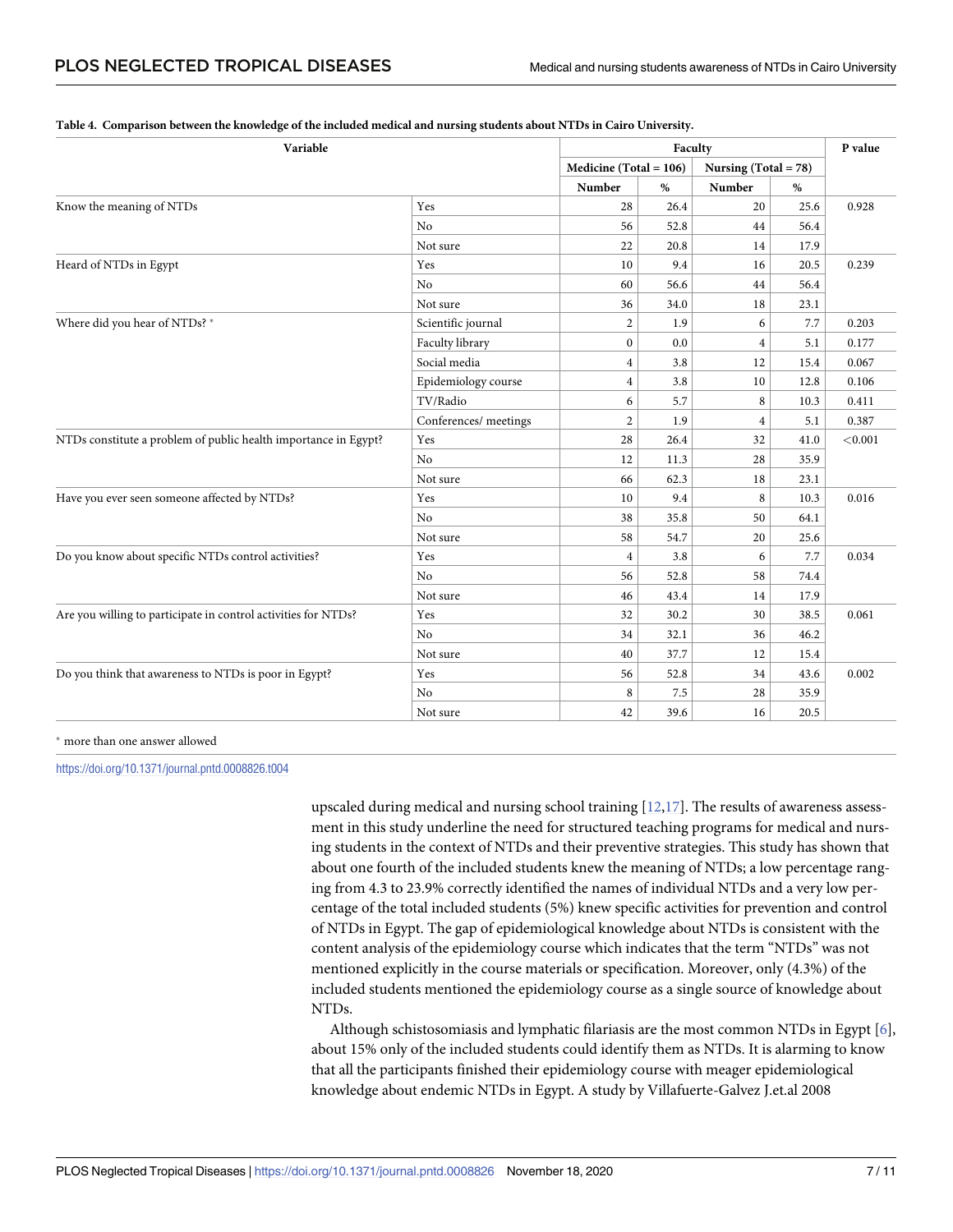<span id="page-7-0"></span>conducted in Peru including medical students from all grades revealed that the students' epidemiological knowledge about NTDs remained the same for the rest of studying years, while their clinical practice improved by actively participating in training, research, and publication to fight NTDs in their country [[20](#page-9-0)].

In the current study, we found that one third of the included medical and nursing students agreed that NTDs are causing a problem of public health importance in Egypt. This could represent a major challenge to control NTDs as community awareness is usually carried out by community nurses and healthcare workers [\[21\]](#page-9-0). Also, many studies stated that healthcare workers should be aware of community diseases [[4,](#page-8-0)[22](#page-9-0)].

In the current study, the students themselves perceived a gap in the public awareness regarding NTDs where nearly half of them agreed on the low level of public awareness regarding these diseases in Egypt. On the other hand, a study done in Nigeria to assess the general citizen's knowledge and awareness of NTDs control activities found that a significant proportion of the included subjects (73.1%) have heard of NTDs before, yet only 63.1% have good knowledge about them [[23](#page-9-0)]. Lemoine and colleagues stated that the adherence to management guidelines was positively associated with the population's awareness and understanding of the disease, its modes of transmission, mass drug administration campaign, expected adverse effects, and the subject's perception about the risk of infection [[24](#page-10-0)].

Although the Ministry of Health in Egypt applies control programs for NTDs by offering anti-helminthic drugs free of charge and deworming campaign [[25](#page-10-0)], this study showed that only 5% of the included medical and nursing students knew specific activities for prevention and control of these disease in Egypt. This may be attributed to the fact that specific prevention and control measures for NTDs and the efforts exerted nationally or globally to combat them are not covered properly in the epidemiology course they studied. Also, this could reflect poor advertising of these programs in TV/radio and social media when compared to other control programs like the hepatitis C virus (HCV) control program where only 8.7% of the students heard about NTDs from social media and 7.6% heard about them about NTDs from TV/radio. Hence, more edification and enlightenment on the activities of governorates regarding the control of NTDs is suggested.

The results of the present study showed that about two thirds of the students were unwilling (38%) or not sure (28%) to participate in the control activities for NTDs. Previous studies showed that the increased knowledge of students about epidemiology, prevention, and control activities for NTDs can help the students to make informed decisions regarding participation in NTDs control activities and influence their refusal to participate in these activities [\[19\]](#page-9-0). One third of the included medical students were willing to participate in NTDs control activities; this represents a great opportunity that should be invested by the faculty. Resources and fund should be allocated for the control activities for NTDs. Many studies worldwide recommended that medical students should be encouraged to perform community research studies with university financial support for research and join international training programs focusing on field research activities and mutual good chances between the developed and developing countries [[22](#page-9-0),[26,27\]](#page-10-0).

#### **Limitations**

The results of studies of knowledge assessment are descriptive and do not explain the reasons for these findings. Thus, the researchers cautiously interpreted the results of this study. Also, the researchers faced difficulties in conducting FGDs due to the constraints of gathering students during the period of SARS-CoV-2 pandemic lockdown. The absence of a former study to tackle this important topic in medical and nursing students in Cairo or Egypt represented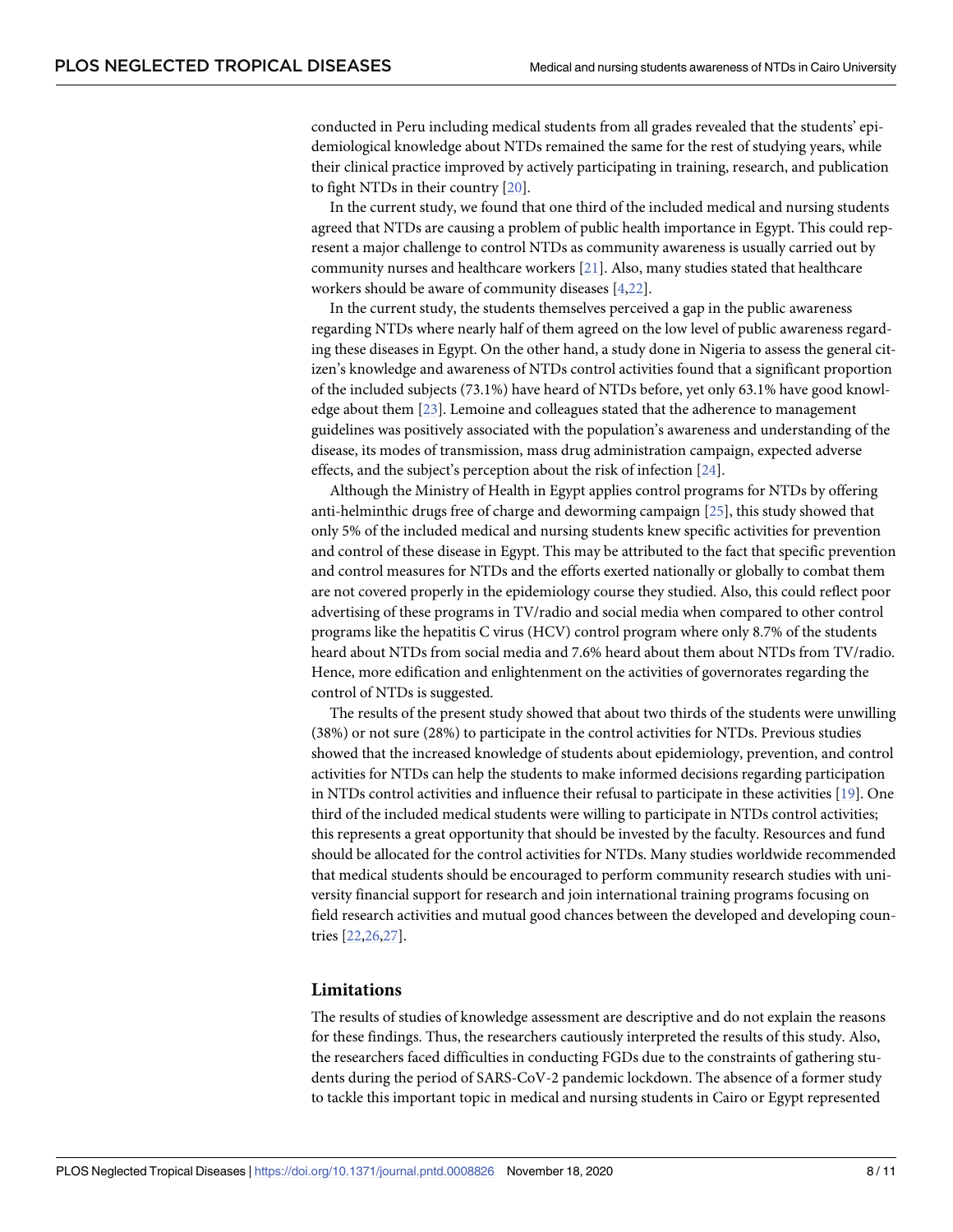<span id="page-8-0"></span>an obstacle to compare our results appropriately. However, this study addresses the importance of assessing the knowledge of medical and nursing students regarding NTDs. Furthermore, our findings afford useful information which future researchers can depend on for further development of structured research and teaching strategies.

#### **Conclusion and recommendation**

There is a gap in the knowledge of medical and nursing students of Cairo University regarding NTDs and their control activities which represents a great challenge to the control of NTDs. Learning about NTDs is essential for medical and nursing students. Hence, Egyptian medical and nursing curricula should be updated. NTDs concepts, epidemiology, and management in detail must be integrated in the medical and nursing curricula and practical training. Faculties of medicine and nursing should offer more opportunities to promote the engagement of students in research and training activities on NTDs. Continuous assessment of ongoing activities in training and research is recommended to get use of the structured medical and nursing students' clusters. Repeating the study on a nationally representative sample of medical and nursing students in all grades in Egypt is recommended using focus group discussions and personal interviews.

## **Supporting information**

**S1 [Data](http://journals.plos.org/plosntds/article/asset?unique&id=info:doi/10.1371/journal.pntd.0008826.s001). Study data.** (XLSX)

## **Acknowledgments**

Authors are thankful to all medical and nursing students who were willing to participate in this study.

## **Author Contributions**

**Conceptualization:** Eman Elfar.

**Data curation:** Eman Elfar, Noha Asem, Hanaa Yousof.

**Formal analysis:** Eman Elfar.

**Methodology:** Eman Elfar, Noha Asem, Hanaa Yousof.

**Writing – original draft:** Eman Elfar, Noha Asem, Hanaa Yousof.

**Writing – review & editing:** Eman Elfar, Noha Asem, Hanaa Yousof.

### **References**

- **[1](#page-1-0).** Norris J, Adelman C, Spantchak Y, Marano K. Social and economic impact review on neglected tropical diseases. Economic Policy/Briefing Paper. Washington DC: Hudson Institute. 2012 Nov.
- **[2](#page-1-0).** World Health Organization. Neglected tropical diseases. Available at: [https://www.who.int/neglected\\_](https://www.who.int/neglected_diseases/diseases/en/) [diseases/diseases/en/](https://www.who.int/neglected_diseases/diseases/en/) (Accessed 20 March, 2019).
- **[3](#page-1-0).** Kuper H. Neglected tropical diseases and disability-what is the link?. Transactions of The Royal Society of Tropical Medicine and Hygiene., trz001. Available format: <https://doi.org/10.1093/trstmh/trz001> (Accessed 20 March, 2019). PMID: [30892653](http://www.ncbi.nlm.nih.gov/pubmed/30892653)
- **[4](#page-1-0).** Hotez PJ, Bottazzi ME, Franco-Paredes C, Ault SK, Periago MR. The neglected tropical diseases of Latin America and the Caribbean: a review of disease burden and distribution and a roadmap for control and elimination. PLoS neglected tropical diseases. 2008 Sep 24; 2(9):e300.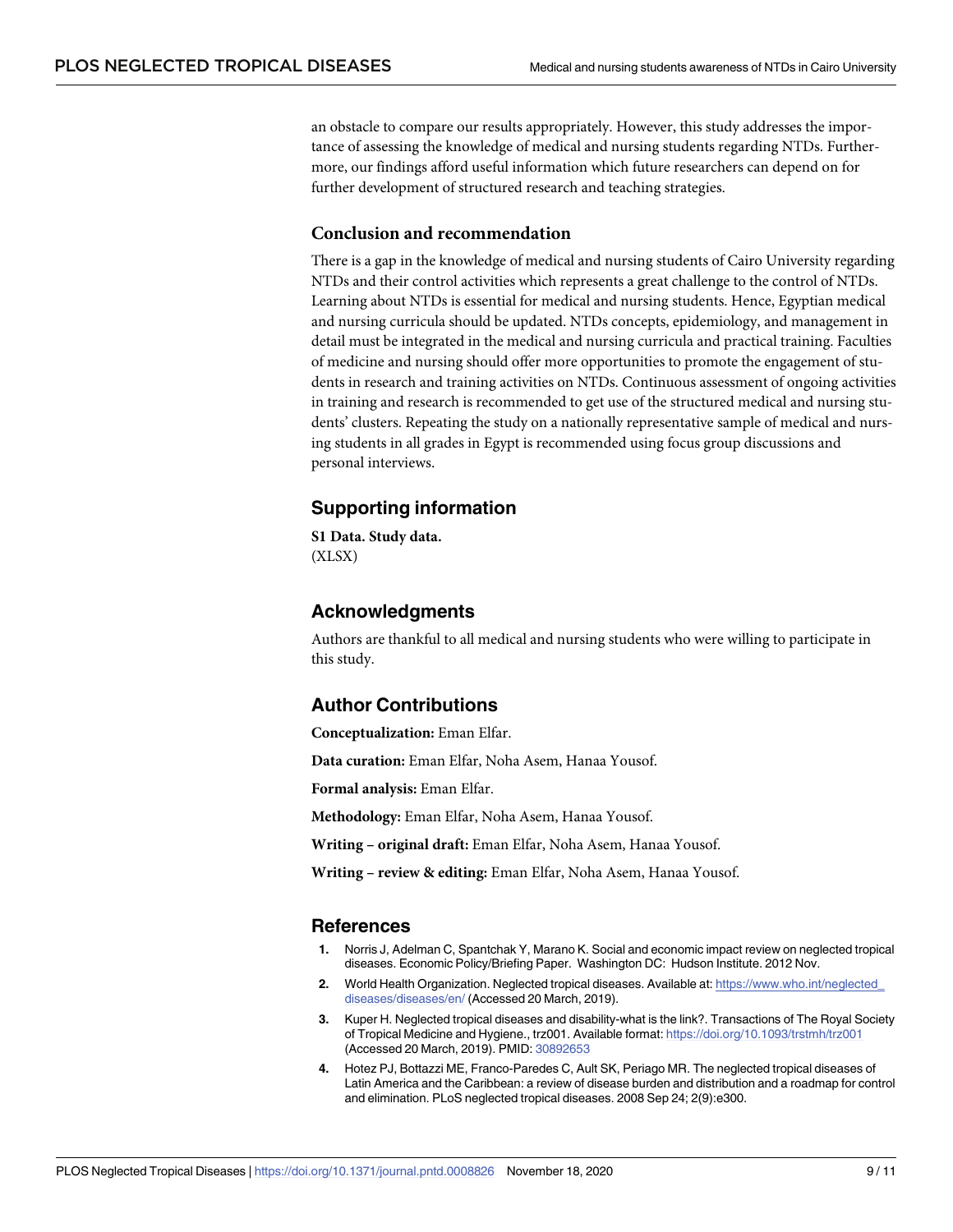- <span id="page-9-0"></span>**[5](#page-1-0).** Barreto SM, Miranda JJ, Figueroa JP, Schmidt MI, Munoz S, Kuri-Morales PP, et al. Epidemiology in Latin America and the Caribbean: current situation and challenges. International journal of epidemiology. 2012 Apr 1; 41(2):557–71. <https://doi.org/10.1093/ije/dys017> PMID: [22407860](http://www.ncbi.nlm.nih.gov/pubmed/22407860)
- **[6](#page-1-0).** Iman F. Abou-El-Naga.Demographic, socioeconomic and environmental changes affecting circulation of neglected tropical diseases in Egypt Asian Pacific Journal of Tropical Medicine 2015 Nov 1; 8 (11):881–8.7. <https://doi.org/10.1016/j.apjtm.2015.10.015> PMID: [26614986](http://www.ncbi.nlm.nih.gov/pubmed/26614986)
- **[7](#page-1-0).** Bergquist R, Yang GJ, Knopp S, Utzinger J, Tanner M. Surveillance and response: tools and approaches for the elimination stage of neglected tropical diseases. Acta tropica. 2015 Jan 1; 141:229– 34. <https://doi.org/10.1016/j.actatropica.2014.09.017> PMID: [25301340](http://www.ncbi.nlm.nih.gov/pubmed/25301340)
- **[8](#page-1-0).** World Health Organization. Integrating neglected tropical diseases into global health and development: fourth WHO report on neglected tropical diseases. ISBN 978-92-4-156544-8, WHO, 2017.
- **[9](#page-1-0).** Ndayishimiye O, Ortu G, Magalhaes RJ, Clements A, Willems J, Whitton J, et al. Control of neglected tropical diseases in Burundi: partnerships, achievements, challenges, and lessons learned after four years of programme implementation. PLoS Negl Trop Dis. 2014 May 1; 8(5):e2684. [https://doi.org/10.](https://doi.org/10.1371/journal.pntd.0002684) [1371/journal.pntd.0002684](https://doi.org/10.1371/journal.pntd.0002684) PMID: [24785993](http://www.ncbi.nlm.nih.gov/pubmed/24785993)
- **[10](#page-1-0).** Sodahlon YK, Dorkenoo AM, Morgah K, Nabiliou K, Agbo K, Miller R, et al. A success story: Togo is moving toward becoming the first sub-Saharan African nation to eliminate lymphatic filariasis through mass drug administration and countrywide morbidity alleviation. PLoS Negl Trop Dis. 2013 Apr 11; 7(4): e2080 <https://doi.org/10.1371/journal.pntd.0002080> PMID: [23593512](http://www.ncbi.nlm.nih.gov/pubmed/23593512)
- **[11](#page-2-0).** World Health Organization. Integrating neglected tropical diseases into global health and development: fourth WHO report on neglected tropical diseases. ISBN: 978-92-4-156544-8. 2019; 4:2.Available at: [https://apps.who.int/iris/bitstream/handle/10665/255011/9789241565448-eng.pdf;jsessionid=](https://apps.who.int/iris/bitstream/handle/10665/255011/9789241565448-eng.pdf;jsessionid=7FE9BF79D576FBA3D4EE8E090905E65B?sequence=1) [7FE9BF79D576FBA3D4EE8E090905E65B?sequence=1](https://apps.who.int/iris/bitstream/handle/10665/255011/9789241565448-eng.pdf;jsessionid=7FE9BF79D576FBA3D4EE8E090905E65B?sequence=1) (Accessed 15 April, 2019).
- **[12](#page-2-0).** BloodSiegfried J, Zeantoe GC, Evans LJ, Bondo J, Forstner JR, Wood K. The impact of nurses on neglected tropical disease management. Public Health Nursing. 2015 Nov; 32(6):680–701.
- **[13](#page-2-0).** Hanson C, Weaver A, Zoerhoff KL, Kabore A, Linehan M, et al. Integrated implementation of programs targeting neglected tropical diseases through preventive chemotherapy: identifying best practices to roll out programs at national scale. The American journal of tropical medicine and hygiene. 2012 Mar 1; 86 (3):508–13. <https://doi.org/10.4269/ajtmh.2012.11-1589> PMID: [22403327](http://www.ncbi.nlm.nih.gov/pubmed/22403327)
- **[14](#page-2-0).** Aerts C, Sunyoto T, Tediosi F, Sicuri E. Are public-private partnerships the solution to tackle neglected tropical diseases? A systematic review of the literature. Health Policy. 2017 Jul 1; 121(7):745–54.
- **[15](#page-2-0).** Njomo DW, Amuyunzu-Nyamongo M, Mukoko DA, Magambo JK, Njenga SM. Social mobilization and compliance with mass treatment for lymphatic filariasis elimination in Kenya. Afr J Health Sci. 2012; 20:42–9.
- **[16](#page-2-0).** WHO (2009) Neglected tropical diseases, hidden successes, emerging opportunities. Available at: [http://whqlibdoc.who.int/publications/2009/9789241598705\\_eng.pdf?ua=1](http://whqlibdoc.who.int/publications/2009/9789241598705_eng.pdf?ua=1). (Accessed 20 March 2019).
- **[17](#page-2-0).** Errea RA, Vasquez-Rios G, Machicado JD, Gallardo MS, Cornejo M, Urquiaga JF, et al. Medical student knowledge of neglected tropical diseases in Peru: a cross-sectional study. PLoS neglected tropical diseases. 2015 Nov 2; 9(11):e0004197. <https://doi.org/10.1371/journal.pntd.0004197> PMID: [26523733](http://www.ncbi.nlm.nih.gov/pubmed/26523733)
- **[18](#page-5-0).** Sustainable Development Strategy: Egypt's Vision 2030, Ministry of Planning, Monitoring and Administrative Reform Cairo, Egypt 2019; 3:25. Available from: <http://sdsegypt> 2030.com/wp-content/uploads/ 2016/10/7.-Health-Pillar.pdf.
- **[19](#page-5-0).** Gazzinelli MF, Lobato L, Andrade G, Matoso LF, Diemert DJ, Gazzinelli A. Improving the understanding of schistosomiasis among adolescents in endemic areas in Brazil: A comparison of educational methods. Patient education and counseling. 2016 Oct 1; 99(10):1657–62. [https://doi.org/10.1016/j.pec.](https://doi.org/10.1016/j.pec.2016.04.010) [2016.04.010](https://doi.org/10.1016/j.pec.2016.04.010) PMID: [27180618](http://www.ncbi.nlm.nih.gov/pubmed/27180618)
- **[20](#page-7-0).** Villafuerte-Galvez J, Curioso WH, Miranda JJ. The role of medical students in the fight to control neglected tropical diseases: a view from Peru. PLoS neglected tropical diseases. 2008 Sep 24; 2(9): e292. <https://doi.org/10.1371/journal.pntd.0000292> PMID: [18836555](http://www.ncbi.nlm.nih.gov/pubmed/18836555)
- **[21](#page-7-0).** Corley AG, Thornton CP, Glass NE. The role of nurses and community health workers in confronting neglected tropical diseases in Sub-Saharan Africa: a systematic review. PLoS neglected tropical diseases. 2016 Sep 15; 10 (9):e0004914. <https://doi.org/10.1371/journal.pntd.0004914> PMID: [27631980](http://www.ncbi.nlm.nih.gov/pubmed/27631980)
- **[22](#page-7-0).** Nelson BD, Saltzman A, Lee PT. Bridging the global health training gap: Design and evaluation of a new clinical global health course at Harvard Medical School. Medical Teacher. 2012 Jan 1; 34(1):45– 51. <https://doi.org/10.3109/0142159X.2011.577122> PMID: [21592020](http://www.ncbi.nlm.nih.gov/pubmed/21592020)
- **[23](#page-7-0).** Olamiju OJ, Olamiju FO, Adeniran AA, Mba IC, Ukwunna CC, Okoronkwo C, et al. Public awareness and knowledge of neglected tropical diseases (NTDs) control activities in Abuja, Nigeria. PLoS neglected tropical diseases. 2014 Sep 25; 8(9):e3209 <https://doi.org/10.1371/journal.pntd.0003209> PMID: [25254362](http://www.ncbi.nlm.nih.gov/pubmed/25254362)